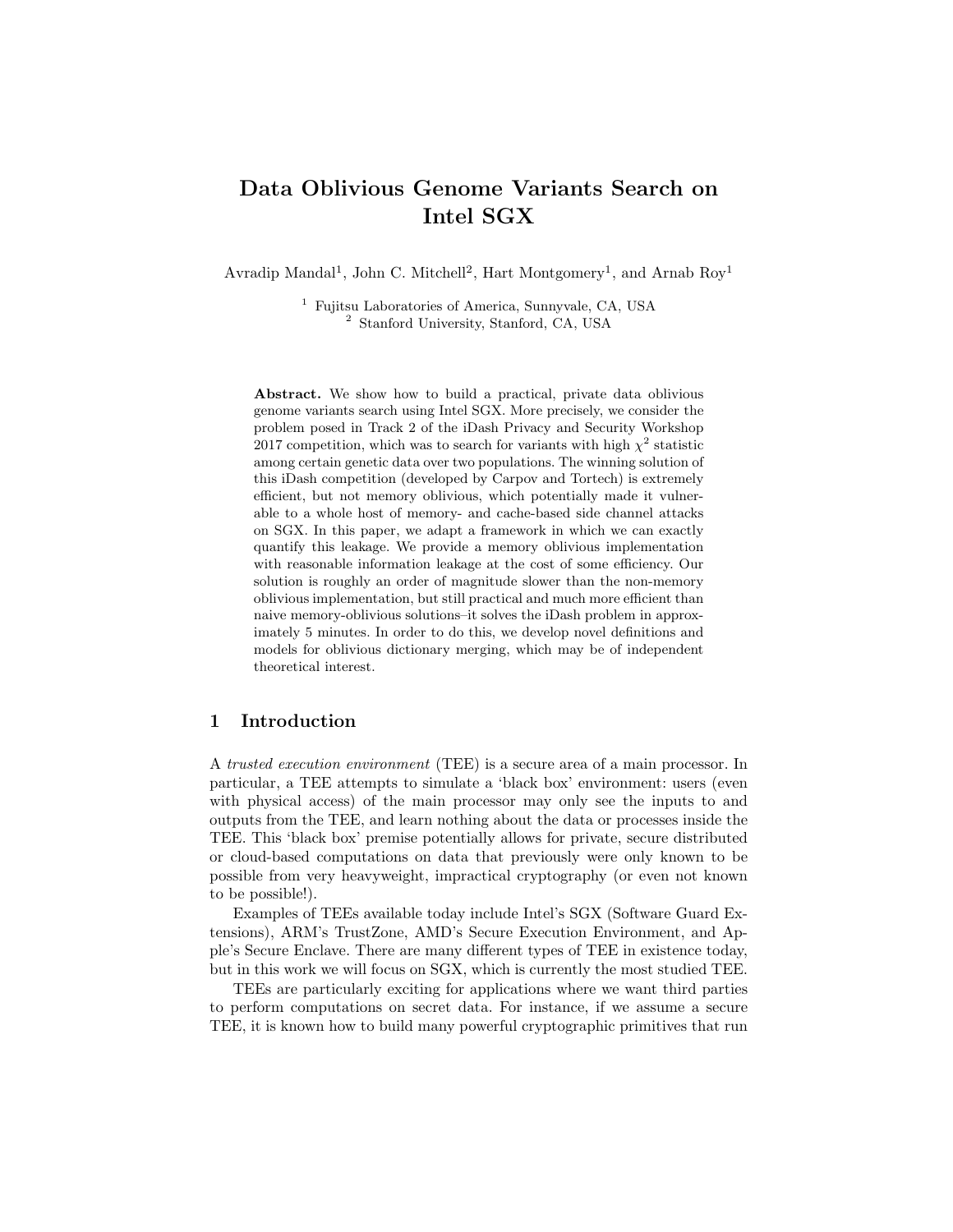with very small overhead when compared to native computations: fully homomorphic encryption  $[SCF+15]$ , functional encryption  $[FVBG17]$ , and even obfuscation  $[NFR+17]$  are all known to be practical with trusted hardware. Coupled with other cryptographic techniques, these primitives implicitly allow a vast range of functionality for TEEs: things like secure linux containers  $[ATG<sup>+</sup>16]$ , oblivious multi-party machine learning  $[OSF+16]$ , and blockchain smart contract messaging techniques [ZCC+16] are possible and efficient when TEEs are used.

iDash Competition. To further illustrate the power of TEEs, consider the following scenario: suppose a medical research institution wants to outsource aggregation and statistical computation on genome data to a TEE based cloud server. Individuals would send their encrypted genome to the cloud server. TEE would decrypt the encrypted data, perform statistical computation and send back the end result to the research institute. With traditional cryptography, to achieve comparable security we would require functional encryption for very complicated functions, which is only known from indistinguisihability obfuscation (and is extremely inefficient). This scenario almost exactly describes the 'track 2' problem given in this past year's iDash competition [iDa17], which is a privacy and security workshop devoted to using cryptographic techniques to help solve problems in computational biology and genetics. In Section 3 we will describe the problem in details. Among proposed solution, the best solution was due to Carpov and Tortech [CT18], which performed the computation on 27.4 GB of data in only 65 seconds of client-side preprocessing time and 7 seconds of enclave time.

Side Channels. Unfortunately, it is easy to see that there are many ways a potential adversary can learn about computations in the TEE–even if the TEE is 'perfectly' secure, as long as it has finite computational power, finite memory, and connections to other outside systems, there are ways for an adversary to learn things about secret information. For instance, an adversary could measure the time that a particular computation takes and use that to infer things about secret information involved in the computation. Often, the TEE does not have enough internal memory to store all of the data needed for a particular computation. In this case, it must store (encrypted) data in outside locations, like regular memory or hard disks. When this happens, an adversary can observe the memory access patterns of the program running inside the TEE and also potentially learn secret information.

These kinds of attacks are called *side channel* attacks and have been widely known in the cryptographic community since Paul Kocher's famous paper [Koc96] which long predates modern trusted hardware. The history of side channel attacks include things like observing how long a computation takes [Koc96], tracking the memory access patterns of a particular program [KSWH98,Pag02], and measuring power consumption at given times when the program is run [MDS99].

Side channel attacks on SGX and other TEEs have been proposed for almost as long as the TEEs themselves have existed. Most of the side channel attacks on  $SGX$  have focused on the cache  $[GESM17, BMD+17]$ –in other words, the lack of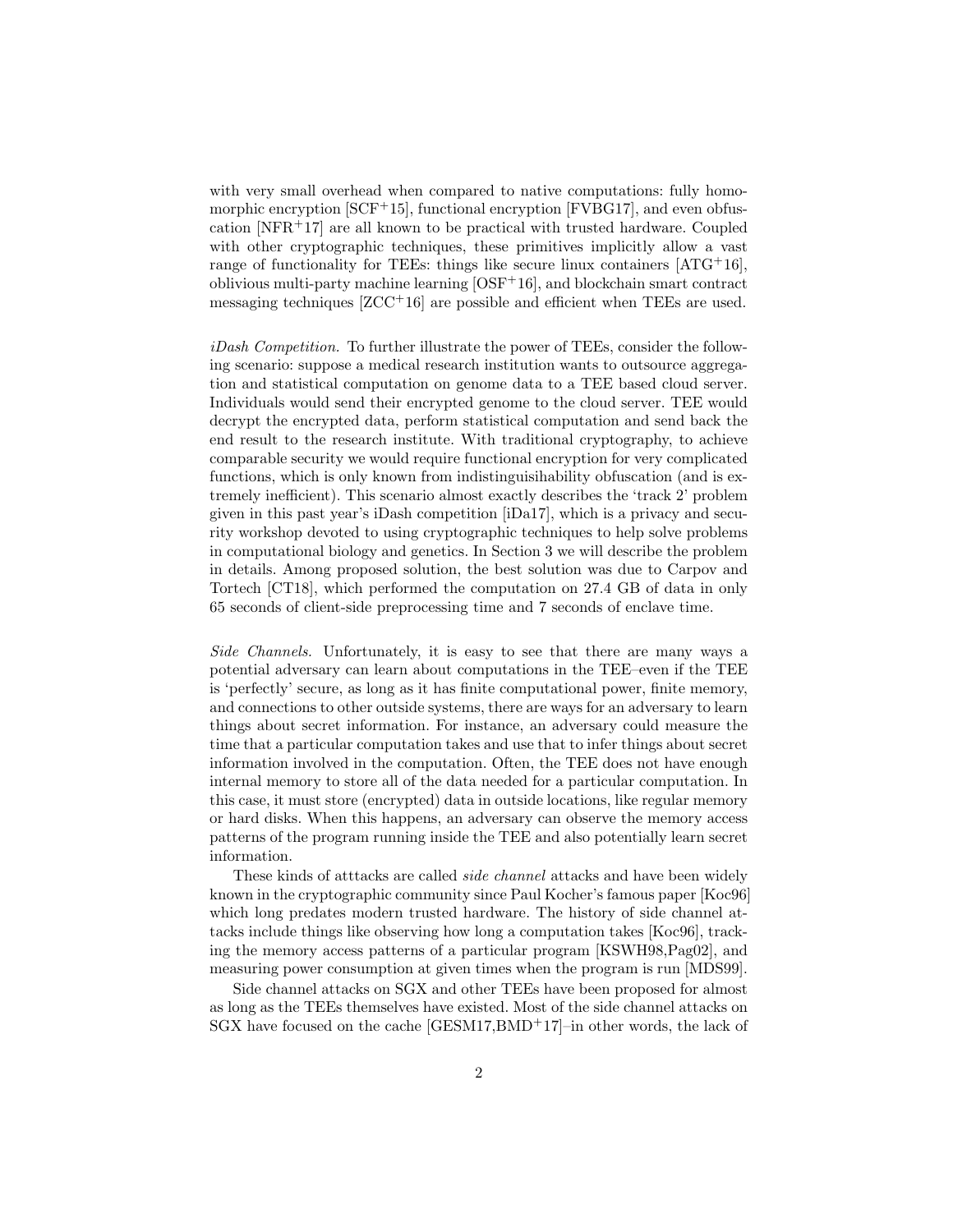'memory obliviousness' of programs–but there have been other side channel attacks, including attacks based on timing [WKPK16]. In addition, there has been a lot of research done with the goal of mitigating these side channel attacks. Many techniques, like oblivious RAM (ORAM) [Gol87] or path ORAM [SvDS+13b] are very general and can do a lot to mitigate these side channel attacks. In fact, there has been quite a bit of research lately on preventing certain classes of side channel attacks in SGX [SLKP17,SCNS16,SLK+17]. Unfortunately, the generality of many of these techniques typically implies a large overhead, and thus the resulting TEE-based schemes are not very efficient. Oblivious B+ tree implementations using shuffle index are also well known [VFP+15]. However, as described in Section 3.1, in our context the optimal data structure is dictionary or hash table.

Our Contributions. Like many other SGX-based protocols, all of the submissions in 'Track 2' of the past year's iDash competition were potentially vulnerable to side channel attacks. In this paper, we show how to build a provably side channel resistant variant of the fastest (and winning) submission [CT18]. We employ a number of techniques, including oblivious shuffles and dictionary merging, as well as clever cache management, in order to provide provable resistance to side channel attacks.

While our side channel resistant construction massively outperforms what generic solutions like ORAM would give, it is still not quite as efficient as the native solution in [CT18]. While the solution of [CT18] takes 65 seconds of preprocessing time and 7 seconds of enclave computation time, our memory oblivious solution which only leaks aggregate intersection sizes among input data (see Section 6 for details) takes 28 seconds of preprocessing time and about 5 minutes of enclave computation time–significantly less efficient than the nonmemory oblivious solution, but certainly practical.

In order to achieve memory obliviousness, we construct new definitions and models for oblivious dictionary merging. These models help us to formally state properties about memory obliviousness and may be of independent theoretical interest.

Outline. The rest of the paper is as follows: in Section 2, we discuss the security model we use around SGX. We next define the genomic search problem from the iDash Track 2 that we have alluded to earlier in Section 3. We also explain the (non-side channel resistant) winning solution in this section. In Section 4, we discuss how to make the previously discussed solution memory oblivious (and thus, side channel resistant). Then, in Section 5, we discuss how to merge dictionaries in a memory-oblivious way, which is a critical component for our overall solution. We discuss our experimental results in Section 6.

# 2 Security Model of SGX

A program is called data oblivious if its memory access trace can be simulated by a simulator with access to only some observable information. In theory, one can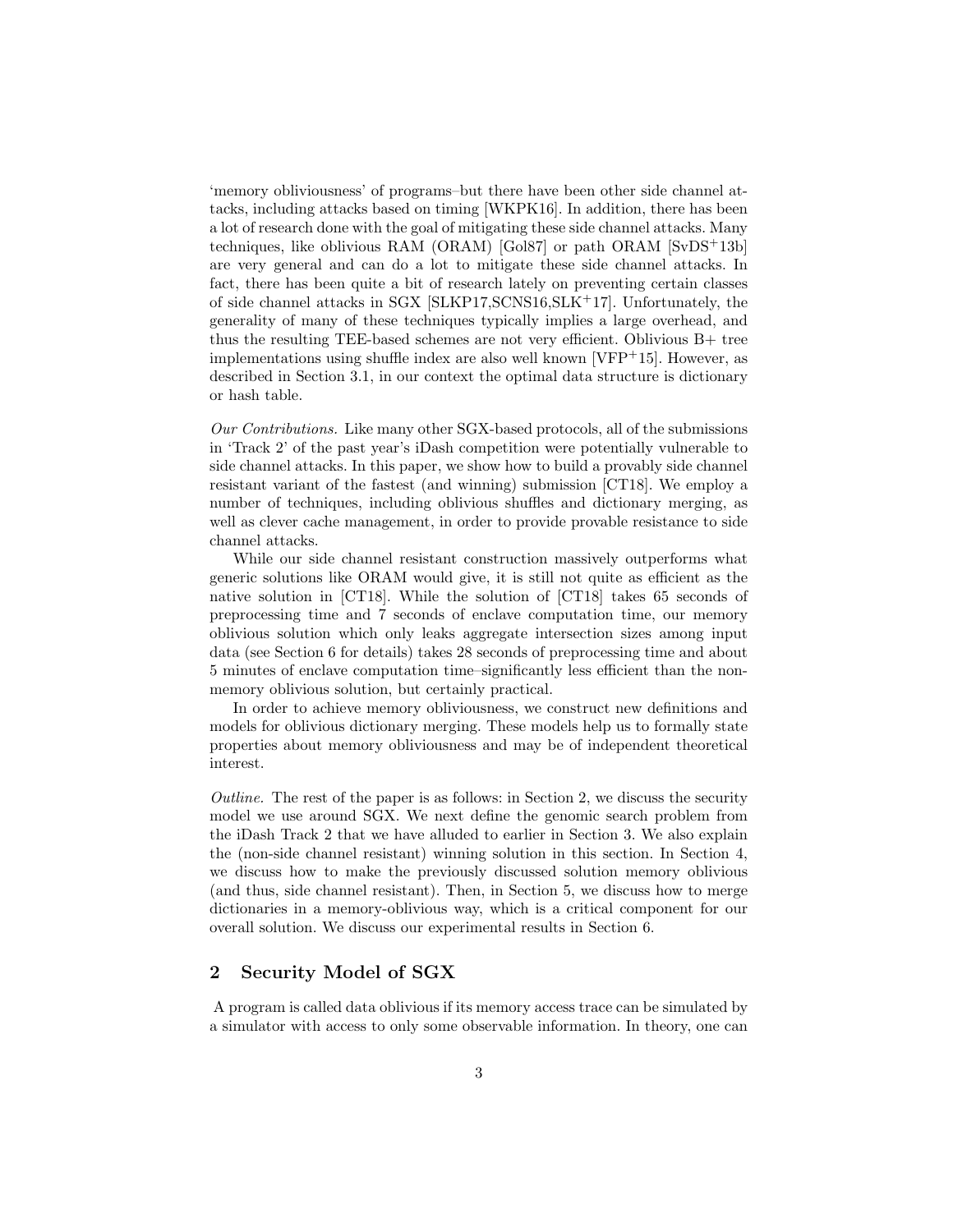use Oblivious RAM implementations to make a program data oblivious. However, generic application of ORAM [SVDS+13a] techniques with small amount of trusted memory has a large overhead, compared to native running time. But what is trusted memory inside an SGX enclave? A conservative approach might be to consider only the CPU registers as trusted memory. On the other end of the spectrum, an optimistic approach can assume all available enclave memory (about 96 MB) as trusted memory. Taking this optimistic approach authors in [EZ17,ZDB+17] showed many SQL like database operations can be performed in an data oblivious manner with very little performance overhead.

A reasonable model of trusted memory lies somewhere in between. All data in the Last Level Cache (LLC) remain unencrypted. So it's quite natural to assume the LLC is part of the trusted memory. However, the size of the LLC available to the enclave program is controlled by the adversary with a 4KB (cache line) granularity.

To be reasonably conservative, in this paper we assume that all memory accesses are visible to the adversary. In particular, we follow the model of Chan et al. [CGLS18], who introduced the notion of adaptive strongly oblivious simulation security for arbitrary stateless functionalities and Oblivious Random Access Machines (ORAM). Given a stateless functionality  $f$ , some leakage function  ${\tt leakage}_f, {\tt Alg}_f$  obliviously implements  $f$  with leakage  ${\tt leakage}_f$  if

- $-$  Alg<sub>f</sub> correctly computes the same function f except with negligible probability for all inputs,
- the sequence of addresses requested (and whether each request is read or write) by  $\mathrm{Alg}_f$  do not reveal more information than the allowed leakage.

Formally,

**Definition 1.**  $Alg_f$ , obliviously implements the functionality f with leakage function leakage<sub>f</sub>, iff there exists a p.p.t. simulator  $Sim$ , such that for any nonuniform p.p.t. adversary  $A$ ,  $A$ 's view in the following two experiments are indistinguishable or equivalently  $\|\Pr[b_{real} = 1] - \Pr[b_{sim} = 1]\|$  is negligible in terms of security parameter  $\lambda$ .

| <b>Algorithm 1 Real Experiment</b>                                                    | <b>Algorithm 2</b> Simulated Experiment                                                   |  |  |
|---------------------------------------------------------------------------------------|-------------------------------------------------------------------------------------------|--|--|
| $\bold{procedure}\ \mathsf{ExPT}_A^{\text{\tiny REAL},\text{\tiny ALG}_f}(1^\lambda)$ | $\textbf{procedure }\texttt{ExPT}^{\texttt{SIM},\texttt{Algf}}_{\texttt{A}}(1^{\lambda})$ |  |  |
| $A \rightarrow I$                                                                     | $A \rightarrow I$                                                                         |  |  |
| out, addresses $\leftarrow \mathtt{Alg}_f(I)$                                         | out $\leftarrow$ $f(I)$                                                                   |  |  |
| $\mathcal{A}(\text{out},\text{addresses}) \to b_{\text{real}} \in \{0,1\}$            | $\mathtt{addresses}\leftarrow\mathtt{Sim}(\mathtt{leakage}_f(I))$                         |  |  |
| end procedure                                                                         | $\mathcal{A}(\text{out}, \text{addresses}) \to b_{\text{sim}} \in \{0, 1\}$               |  |  |
|                                                                                       | end procedure                                                                             |  |  |

Here addresses in the real experiment denotes the sequence of addresses requested by  $Alg_f$  along with the information whether each access is read or write.

Case Study: Oblivious Sort. Traditional implementations of sort typically proceed by repetitively comparing two values and swapping them or doing nothing depending on the result of the comparison. This induces them to produce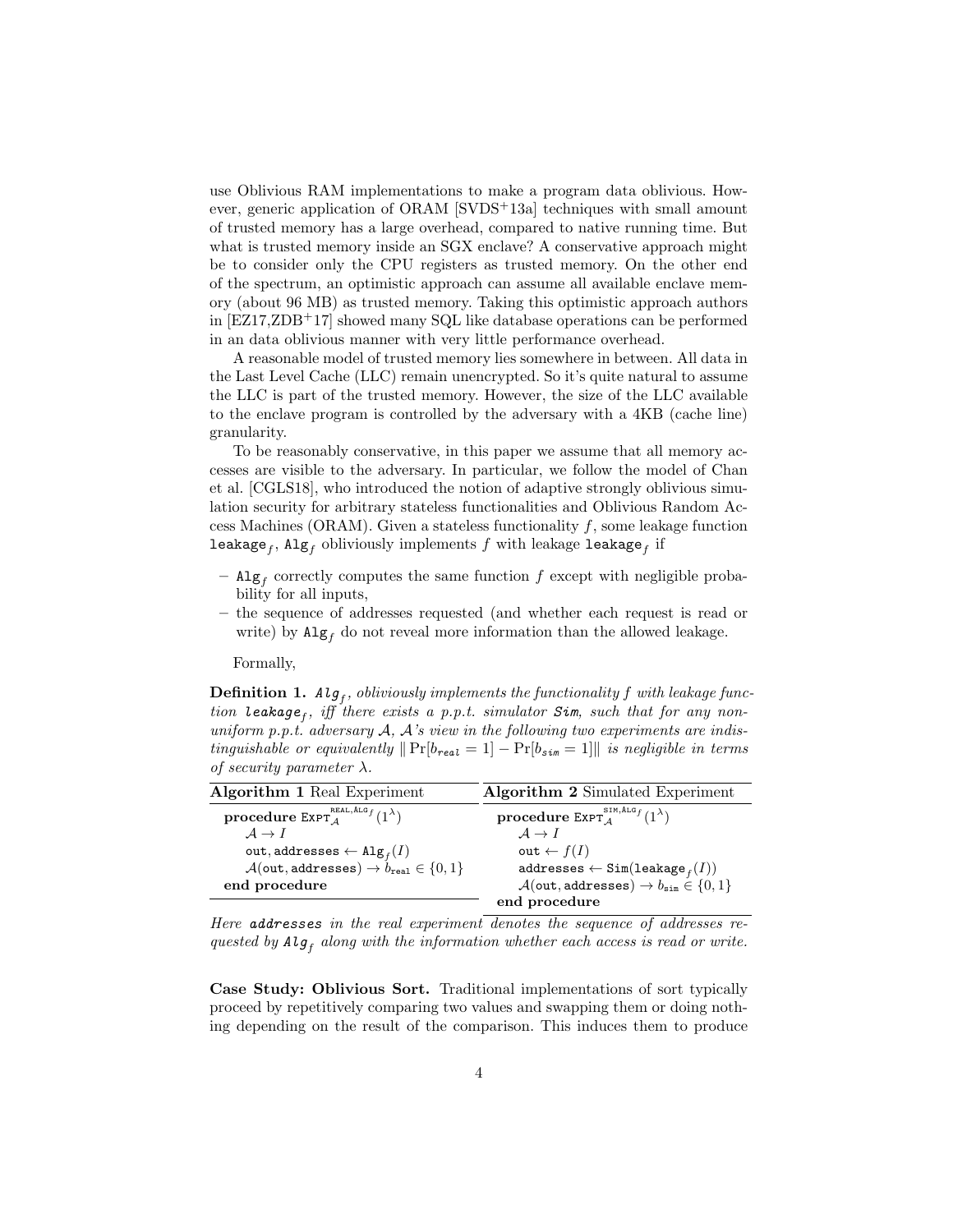different access patterns based on the data values themselves, and as such they are not oblivious. However, some algorithms such as bitonic sorting [Bat68] are data independent, and hence oblivious. In addition, "swap or not"-based sorting algorithms can be made oblivious by accessing the same memory locations regardless of the comparison outcome. In Section 4, we will use oblivious sort primitives for oblivious implementation of genome variants search.

Case Study: Oblivious Shuffle. Oblivious shuffle is a simple but important stateless oblivious primitive. As the name suggests, the shuffle algorithm takes a sequence of n elements as input and outputs a uniformly random permutation of the sequence. Consequently, an oblivious shuffle is an algorithm whose memory accesses can be simulated irrespective of the input and the output, and hence also the actual permutation that was employed. A natural way to do an oblivious shuffle is to pair each entry with a uniformly random number and then oblivious sort the pairs with respect to the random numbers. Other efficient algorithms which are not based on sorting also exist [OGTU14]. In Section 5, we will use oblivious shuffle primitives for realizing oblivious dictionary merging.

### 3 Whole Genome Variants Search

In this section we provide a very short introduction to genomics and describe the Genome Variants Search algorithm which identifies genes responsible for certain hereditary diseases.

DNA (Deoxyribonucleic acid) is a chain of nucleotides with the shape of a double helix. It carries genetic information in all living organisms. The complete genetic material of an organism is called its genome, and DNA is identical in every cell of our body. A very long DNA chain forms what is called a chromosome. Humans have 23 pairs of chromosomes, and each pair has one chromosome from the person's father and one from the mother. Any two humans share about 99.9% of their DNA. The remaining 0.1% DNA tracks the difference between two individuals. Most of these differences occur in the form of what is called a Single Nucleotide Polymorphism (SNP). A SNP is a variation in a single nucleotide that occurs at a specific position in the genome (compared to a reference genome). Moreover, a SNP can be either heterozygous or homozygous, depending on whether a set of homologous chromosomes (pairs of choromosomes with one coming from the father, another from mother) differ or are identical on that particular position, respectively.

One important aspect of modern day genomics is identifying genes or SNPs responsible for certain diseases. Given SNPs from two groups of users–case (individuals showing traits of the disease) and control (individuals representing healthy population)–one can perform Pearson's  $\chi^2$  test of association to determine whether presence of certain SNP is associated to disease susceptibility or not. SNPs with high  $\chi^2$  statistic are thought to be responsible for the disease.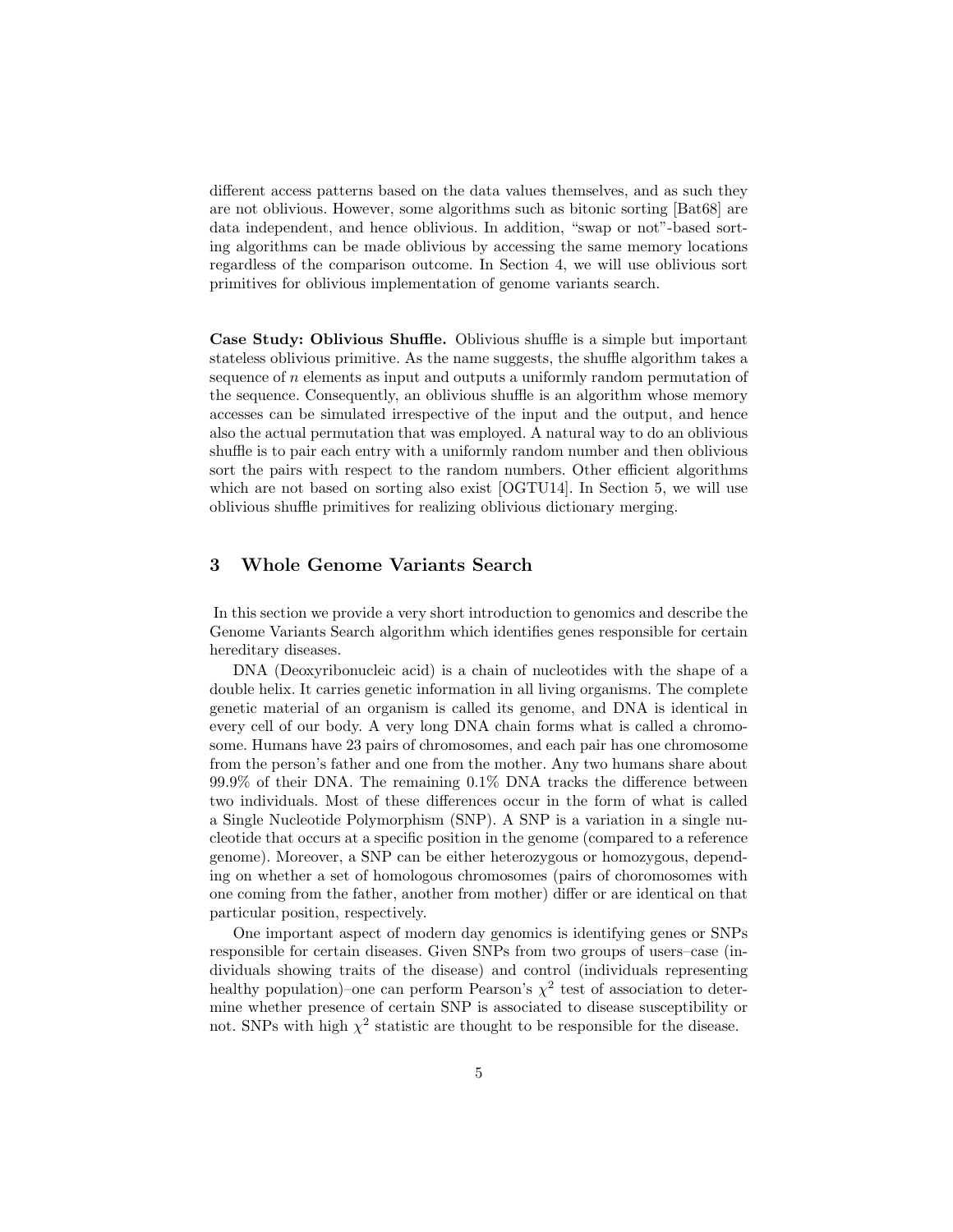# 3.1 Track 2 of the iDASH 2017 Challenge:  $\chi^2$  Test for Whole Genome Variants Search

The goal of Track 2 of the iDASH Privacy & Security Workshop 2017 competition [iDa17] was to develop a scalable and secure solution using SGX technology for whole genome variants search among multiple individuals. The input data is Variant Call Format (VCF) files containing sensitive SNP information from case and control groups of users. Logically, a single VCF file corresponds to a single individual and is a collection of SNPs, along with the information whether the SNPs are homozygous or heterozygous. Suppose we have  $n_1$  case users and  $n_2$  control users. To evaluate  $\chi^2$  statistic for a particular SNP s, one needs to find out how many times it is present among case and control users by single counting heterozygous occurrences and double counting homozygous occurrences. Suppose  $a_s$  is the count of SNP s among case users and  $a'_s$  among control users. Note,  $(2n_1 - a_s)$  and  $(2n_2 - a'_s)$  are the absence counts of SNP s among case and control users. Now, for the SNP s observed frequencies  $O_s$ , and expected frequencies (assuming no association)  $E_s$  can be stated as

$$
O_s = [a_s, a'_s, 2n_1 - a_s, 2n_2 - a'_s]
$$
  
\n
$$
E_s = [r(a_s + a'_s), (1 - r)(a_s + a'_s), 2n_1 - r(a_s + a'_s), 2n_2 - (1 - r)(a_s + a'_s)],
$$

where the ratio  $r = \frac{n_1}{n_1+n_2}$ . From the observed and expected frequencies the  $\chi^2$ test statistic for SNP s can be calculated as

$$
\sum_{j=0}^{3} \frac{(O_s[j] - E_s[j])^2}{E_s[j]}.
$$
\n(1)

The p-value for the SNP  $s$  is the probability that a random variable following a  $\chi^2$  distribution with degree of freedom one<sup>3</sup> attains a value larger than the computed test statistic. To find the top  $k$  most significant SNPs, one needs to compute p-values for all SNPs present in the genome data set and output  $k$  SNPs with least p-values or equivalently output k SNPs with highest  $\chi^2$  test statistic.

In the iDash competition pre-processing and compression of individual VCF files were allowed, with the constraint that any operation involving multiple VCF files cannot be performed at the pre-processing stage. It must be done inside the SGX enclave. This constraint correctly depicts the real life use case, where each VCF file is owned by the corresponding human individual. They can pre-process and compress their own information and send it to remote SGX enclave running on a possibly adversarial computational server. Honest individuals following the protocol are not expected to communicate among them, they are only supposed to send their information to the SGX enclave running in the computational server.

<sup>&</sup>lt;sup>3</sup>  $\chi^2$  distribution with degree of freedom d is defined as sum of square of d independent standard normal variables.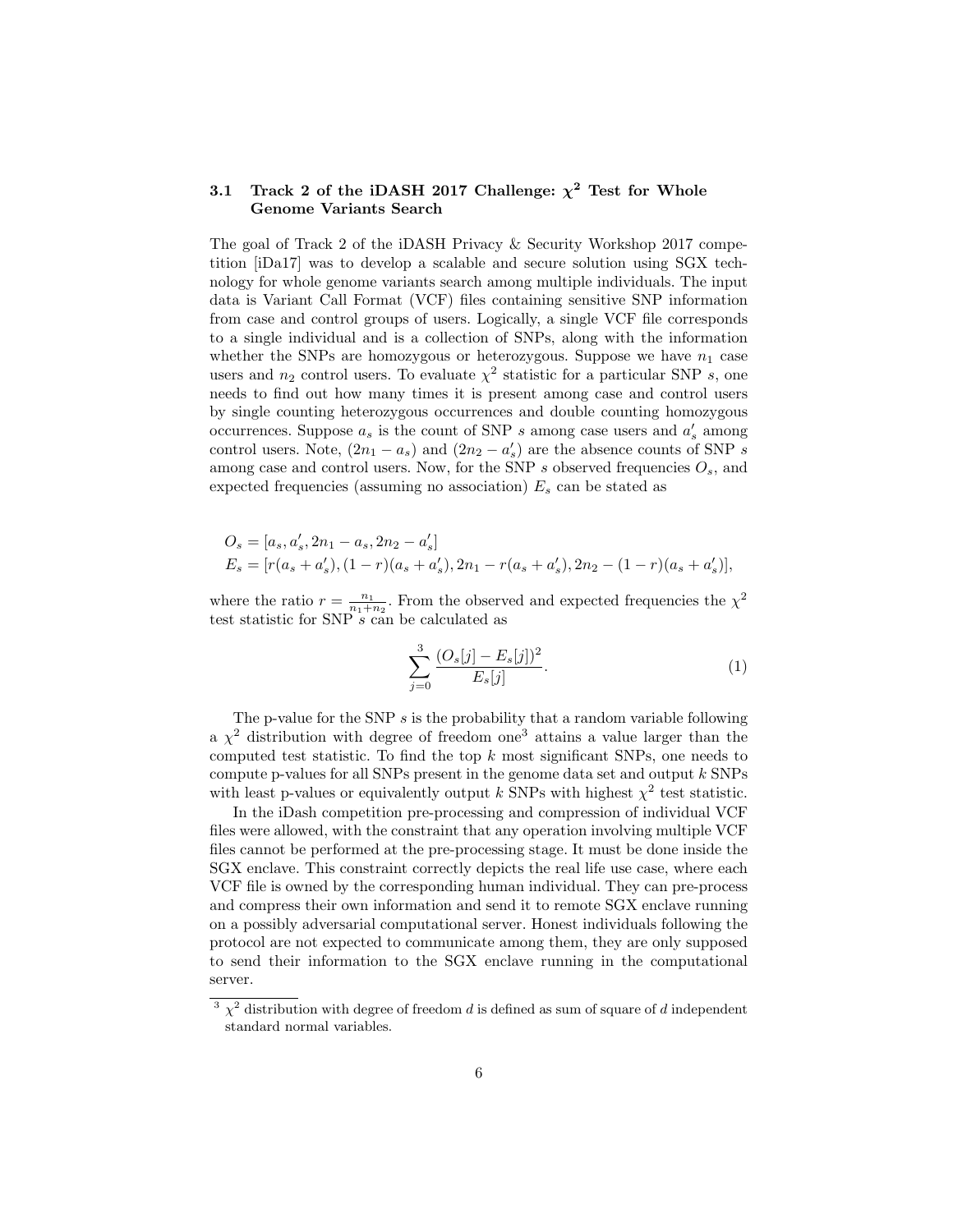The computationally expensive step in the above calculation is finding out 'count' of every SNP among case and control users. The natural way to evaluate these count values is as follows.

- represent individual VCF files as dictionaries (collection of (key, value) pairs) as follows:
	- For an user u belonging to the Case group, for all SNPs s present in its VCF file we have

Dict<sub>u</sub>[s].Case  $=$   $\begin{cases} 1, & \text{if } s \text{ is heterozygous for user } u \\ 0, & \text{if } s \neq 0 \end{cases}$ 2, if s is homozygous for user  $u$  $Dict_u[s]$ . Cont  $=$ 

• For user  $v$  in the Control group it is exactly the opposite. That is for all SNP s present in user v's VCF file  $Dict_v[s].Case = 0$  and  $Dict_v[s].Cont$ is either one or two depending whether  $s$  is heterozygous or homozygous for user  $u$ .

If we query the dictionary  $Dict_u$  with any SNP not present in user u's VCF file, it returns zero in both case and control counters. In other words  $s' \notin$  $Dict_u.Keys,$  we have  $Dict_u[s']$ . Case =  $Dict_u[s']$ . Cont = 0.

– Merge all user dictionaries. Where the dictionary merging operation is defined as follows. For all  $s \in \text{Dict}_A$ . Keys ∪ Dict<sub>B</sub>.Keys,

$$
(\text{Dict}_A \cup \text{Dict}_B)[s].\text{Case} = \text{Dict}_A[s].\text{Case} + \text{Dict}_B[s].\text{Case}
$$
  

$$
(\text{Dict}_A \cup \text{Dict}_B)[s].\text{Cont} = \text{Dict}_A[s].\text{Cont} + \text{Dict}_B[s].\text{Cont}
$$

After merging we have the merged dictionary

 $\text{Dict}_{\text{Merge}} = \cup_{u \in \text{case}}$ users∪control users $\text{Dict}_u$ 

 $Dict_{Merge}$  contains count of SNPs among case and control users. After building the dictionary rest of the calculation is relatively straight–forward. The whole process is described in Algorithm 3, where Merge is the functionality that takes dictionaries (containing SNPs as keys and corresponding counter as value) as input, and the merged dictionary as output. In other words

 $\text{Merge}(\text{Dict}_1, \cdots, \text{Dict}_n) \to \text{Dict}_1 \cup \cdots \cup, \text{Dict}_n.$ 

CalcChiSquare is a function that takes

(number of case users, number of control users,  $(snp, (Case, Cont))$ )

as input and outputs  $(snp, \chi^2\text{-statistic})$  where  $\chi^2\text{-statistic}$  is calculated according to Equation (1). For Each  $f(\mathcal{V})$  is a functionality which outputs the list  $\{f(v):$  $v \in \mathcal{V}$ .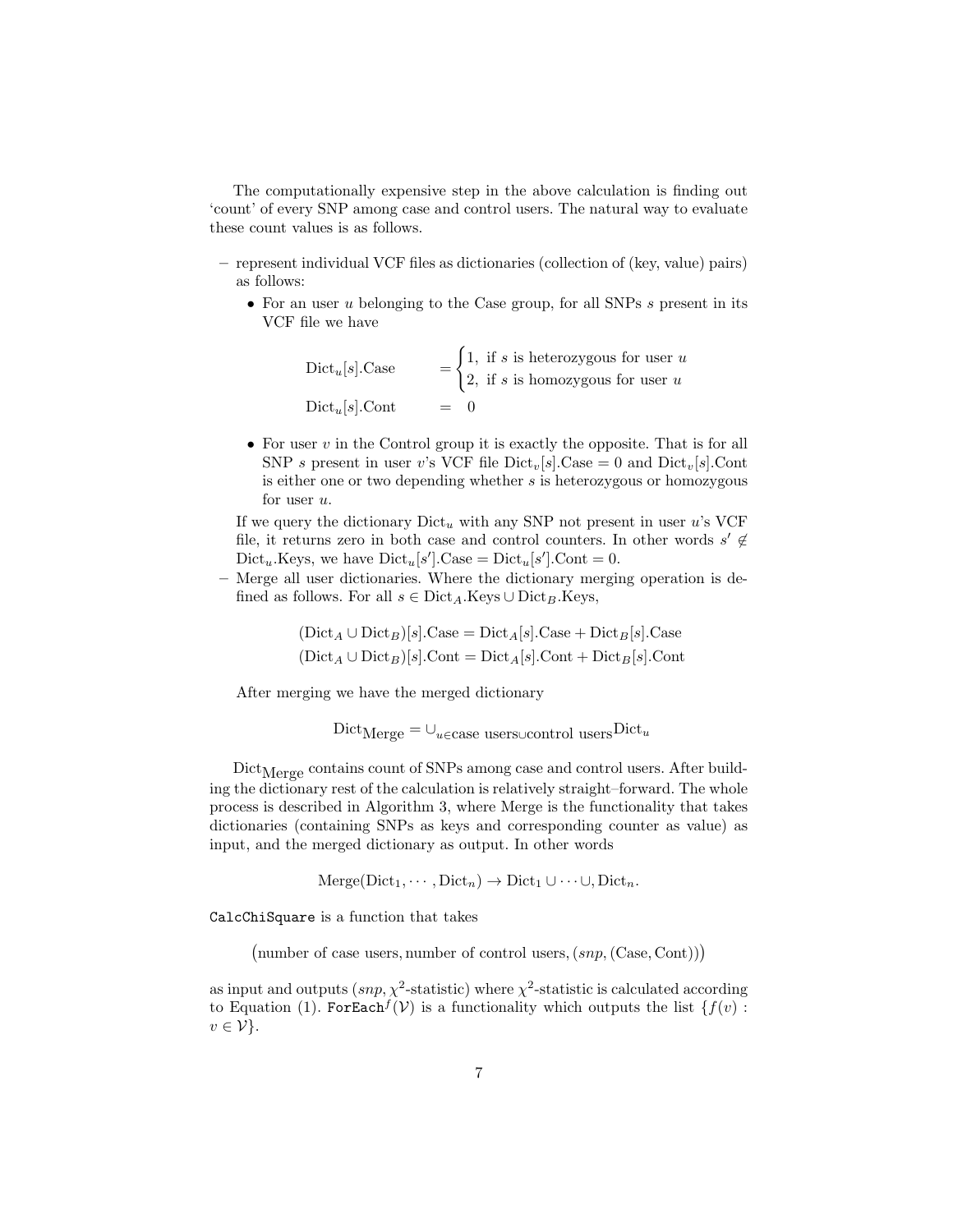#### Algorithm 3 Genome variants search to find top  $k$  SNPs

**INPUT:** : User set  $\mathcal{U} = \mathcal{U}_{\text{Case}} \cup \mathcal{U}_{\text{Cont}}$  and SNP dictionaries Dict<sub>u</sub> for all  $u \in \mathcal{U}$ , size of case and control user groups. **OUTPUT:** : Top k SNPs  $(snp_1, \dots, snp_k)$ 1: **procedure** GVS({Dict<sub>u</sub> :  $\forall u \in \mathcal{U}$ },  $n_1 = ||\mathcal{U}_{Case}||$ ,  $n_2 = ||\mathcal{U}_{Cont}||$ )<br>2: Dict<sub>Merge</sub>  $\leftarrow$  Merge({Dict<sub>u</sub> :  $u \in \mathcal{U}$ })  $Dict_{Merge} \leftarrow Merge({Dict}_u : u \in \mathcal{U})$  $3:$  List<sub>SNP</sub>  $\leftarrow$  ForEach<sup>CALCCHISQUARE(n<sub>1</sub>,n<sub>2</sub>,.)</sup>(Dict<sub>Merge</sub>) 4: List<sub>SNP</sub>.SORT()  $\triangleright$  Sorts the list in a decreasing order based on *chisquare* value

#### 5: return  $List_{SNP} [1 : k].snp$  .  $\triangleright$  Output top k SNPs

```
6: end procedure
```
### 3.2 The Winning Solution of the iDash Track 2 Challenge [CT18]

The main challenge in the above computation is memory access optimization. The input data size is in the order of tens of gigabytes, whereas SGX enclaves are limited to about 96 MegaBytes of usable memory without paging. Moreover, inside SGX enclaves, the last level cache (LLC) miss penalty is considerably higher compared to native execution because this requires an extra round of encryption/decryption. This extra cost is by design, because in SGX architecture the main random access memory (RAM) always remains encrypted.

In Algorithm 3 the size of the Dict $_{\text{case}}$  and Dict $_{\text{cont}}$  dictionaries become the bottleneck. Even if we compress the SNPs and keep a single dictionary with separate case and control counters, we need at least 4 bytes to encode a SNP and  $2 + 2 = 4$  bytes to store the two counters. However, in the sample data set provided in the competition there were about 5.5 Million unique SNPs. This means a trivial lower bound for the total size of the merged dictionaries is  $(4 +$  $4$ )  $*5.5 = 44$  MB. Even though, this lower bound is well short of the 96 MB limit to avoid page faults, this is far bigger than typical LLC size which is 6 or 8 MB. A typical memory efficient dictionary or hash-map implementation usually involves a random memory access for each key access. This leads to an almost mandatory cache fault for every dictionary access if we cannot fit the dictionary inside the LLC. As a result, any SGX implementation of the Section 3.1 algorithm typically incurs about a factor of two slowdown compared to native execution. To address this issue Carpov and Tortech [CT18] adopted an ingenious yet simple horizontal partitioning technique to reduce the memory requirement so that everything could be done within the LLC. The key observation is instead of building the large dictionary containing all SNPs and then finding the top k SNPs among them, we can partition the SNPs in various batches and process each batch independently while updating a global list of the top k SNPs.

We can divide the key space  $K$  (all possible values of SNPs) of the dictionaries into *n* disjoint parts  $\mathcal{K}_1, \cdots, \mathcal{K}_n$ . This in turn divides each user dictionary Dict<sub>u</sub> into *n* disjoint smaller dictionaries  $Dict_{u,1}, \cdots$ ,  $Dict_{u,n}$  such that

$$
Dict_u = Dict_{u,1} \cup \dots \cup Dict_{u,n}.
$$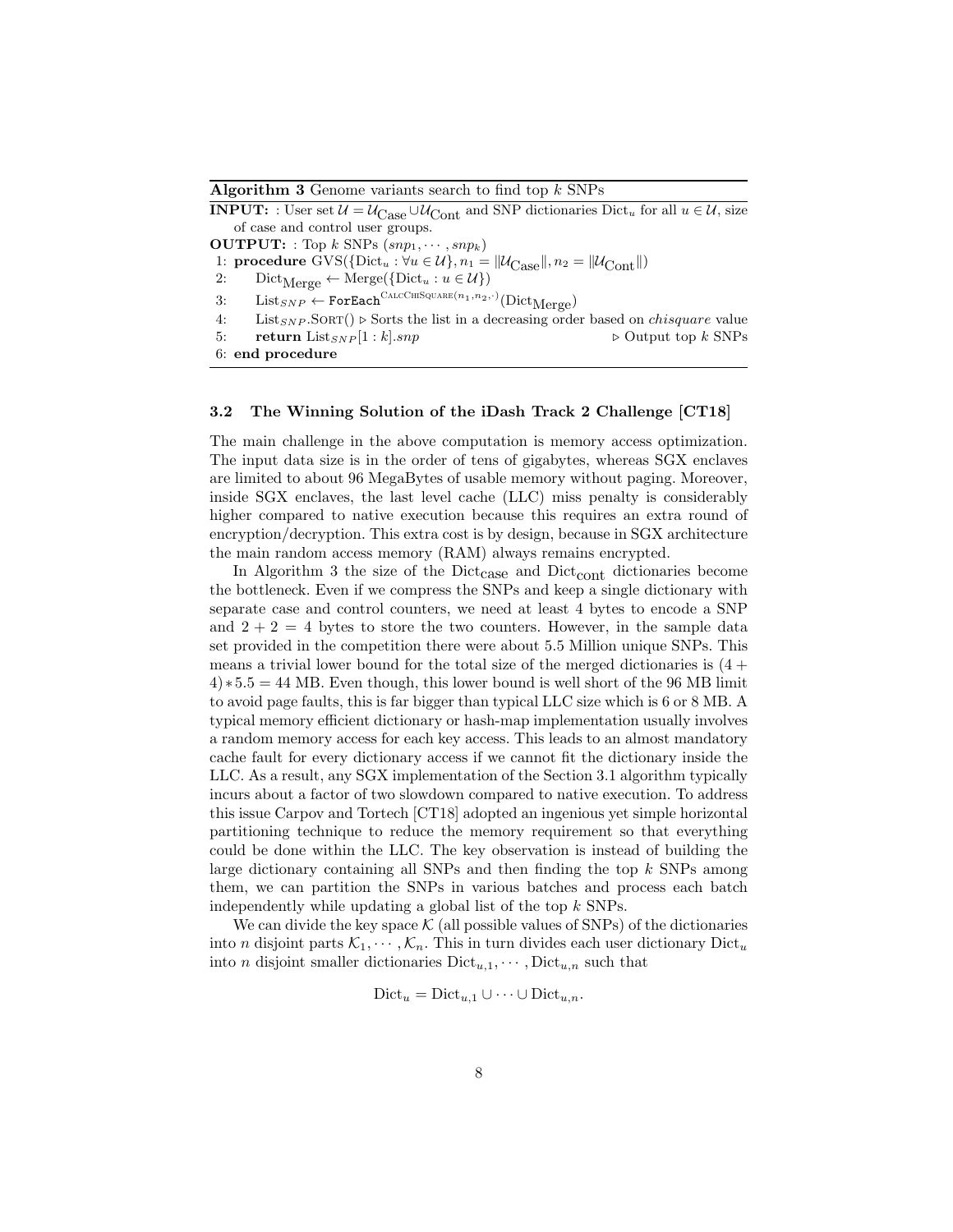Algorithm 4 Cache friendly Genome variants search to find top  $k$  SNPs

**INPUT:** : User set  $\mathcal{U} = \mathcal{U}_{\text{Case}} \cup \mathcal{U}_{\text{Cont}}$  and SNP dictionaries Dict<sub>u,i</sub> for all  $u \in \mathcal{U}$ and  $i \in [1, n]$ , size of case and control user groups. **OUTPUT:** : Top k SNPs  $(snp_1, \dots, snp_k)$ 1: **procedure** GVS({ $Dict_{u,i}$ :  $\forall u \in \mathcal{U}, i \in [1, n]$ },  $n_1 = ||\mathcal{U}_{Case}||, n_2 = ||\mathcal{U}_{Cont}||)$ <br>2: List<sub>SNP</sub>  $\leftarrow \Phi$  $List_{SNP} \leftarrow \Phi$ 3: for all  $i \in [1, n]$  do 4:  $\text{Dict}_{\text{Merge},i} \leftarrow \text{Merge}(\{\text{Dict}_{u,i} : u \in \mathcal{U}\})$ 5: List $_{Temp}$  ← ForEach<sup>CalcChiSquare(n<sub>1</sub>,n<sub>2</sub>,·)</sub>(Dict<sub>Merge,*i*</sub>)</sup> 6: List<sub>SNP</sub>.INSERT(List<sub>Temp</sub>) 7: List<sub>SNP</sub>.SORT()  $\triangleright$  Sorts the list in a decreasing order based on *chisquare* value 8: List<sub>SNP</sub>  $\leftarrow$  List<sub>SNP</sub> [1 : k]  $\triangleright$  Only keep top k elements of the list 9: end for 10: return List<sub>SNP</sub>  $\triangleright$  Output top k SNPs 11: end procedure

# 4 Oblivious Genome Variants Search

Algorithms described in the previous section are not memory oblivious in general. In this section, we show under certain conditions the algorithms can be implemented in a memory oblivious way. Non memory oblivious SGX implementations might leak some non trivial information such as number of common SNPs among any two persons. Moreover, if some of the individuals are malicious and they collude with the server they can figure out exactly which SNPs are present in other individual's VCF files.  $U_{\text{Case}}$  be the set of users belonging to the case group and  $U_{\text{Cont}}$  be the set of users belonging to the control group. Every user  $u \in \mathcal{U}_{\text{Case}} \cup \mathcal{U}_{\text{Cont}}$  sends their input  $I_u$  to a centralized server  $\mathcal{S},$ which runs a Genome Variants Search algorithm inside its SGX enclave. It's worth mentioning that every user  $u$  must

- perform a remote attestation with  $S$ , to ensure it is running the appropriate executable inside SGX enclave and
- perform a key exchange with the enclave and send  $I_u$  by encrypting and authenticating with the exchanged key,

to ensure the data can only be accessed by the enclave.  $I_u$  is some encoding of the VCF data corresponding to user u. In Algorithm 3 we have  $I_u = \text{Dict}_u$ , where as in Algorithm 4 we have  $I_u = \{\text{Dict}_{u,i} : i \in [1,n]\}\text{. } GVS$  be the function which takes  $I_u$ 's as input and outputs top k SNPs.

From a high level perspective the Genome Variant Search algorithms described in previous section have three distinct steps:

- 1. Merge input dictionaries to form a merged dictionary.
- 2. Calculate chi-Square statistic for each entry.
- 3. Sort the dictionary entries based on the chi-square statistic.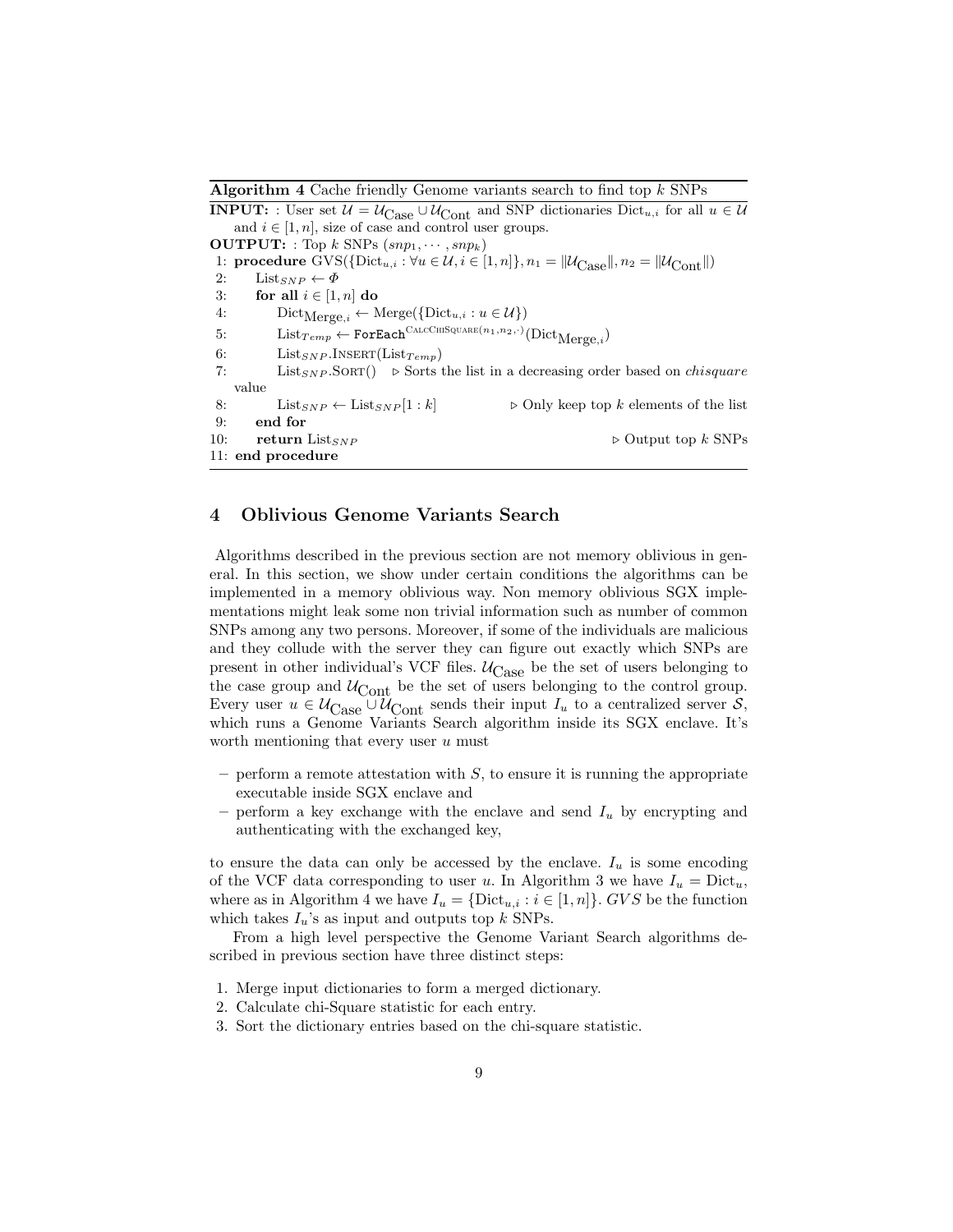Chi-square statistic calculation is trivially memory oblivious (can be implemented by an arithmetic circuit). There are many well known perfectly memory oblivious sorting [AKS83,CGLS18,Bat68,Goo14] techniques which do not leak any side information. In Section 5 we discuss how to obliviously implement the dictionary Merge routine under various reasonable leakage functions. Once we have oblivious implementations of the dictionary merge routine and sort routine, next theorems show we can quantify the leakage in Algorithm 3 and Algorithm 4.

Theorem 1. If the Merge routine in Algorithm 3 is implemented obliviously with leakage function  $\textit{leakage}_{\text{Merge}}$  and the Sort routine in line 3 is implemented by some perfect oblivious sort implementation, then Algorithm 3 becomes an oblivious implementation of GVS with leakage function leakage<sub>GVS</sub>, where

leakage $_{CVS}(\{\text{Dict}_u : \forall u \in \mathcal{U}\})$  $=$ Leakage $\text{Merge}(\{\text{Dict}_u : \forall u \in \mathcal{U}\}) \cup \{\|\text{Dict}_{\text{Merge}}\|, \|\mathcal{U}_{\text{Case}}\|, \|\mathcal{U}_{\text{Cont}}\|\}.$ 

Proof Sketch. We construct a simulator for GVS, given a simulator for Merge, given as Algorithm 5. We can show that the real algorithm is indistinguishable from the simulator by hopping over a single hybrid. In the hybrid, we replace the merging step with the corresponding simulator, which just takes the leakage due to the merge as input. In the next hop, which is to the final simulator, we sample  $Dict_u$  from random, instead of using the real input  $Dict_u$ . The sampling is done as follows: first  $\|\text{Dict}_{Merge}\|$  number of unique keys are sampled from the domain of keys. Then the values of  $Dict_u$  at those keys are assigned arbitrarily. We recall that the in construction of the merged list the input array is scanned linearly and the number of positions scanned only depends on the number of entries, *i.e.*,  $\left\| \text{Dict}_{u} \right\|$ , and not their values. Hence the addresses utilized in this part of the simulator would be indistinguishable from the hybrid.

| Algorithm 5 Simulator for $GVS$ |  |  |  |  |  |
|---------------------------------|--|--|--|--|--|
|---------------------------------|--|--|--|--|--|

 $\bf{INPUT:}\; \sf{leakage}_{Merge}(\{Dict_u\;:\;\forall u\;\in\;\mathcal{U}\}) \cup (\|Dict_{Merge}\|,n_1\;=\;\|\mathcal{U}_{Case}\|,n_2\;=\;n_1\;:\;\mathcal{U}_{Case}\;|\;\mathcal{U}_{Case}\;|\;\mathcal{U}_{Case}\;|\;\mathcal{U}_{Case}\;|\;\mathcal{U}_{Case}\;|\;\mathcal{U}_{Case}\;|\;\mathcal{U}_{Case}\;|\;\mathcal{U}_{Case}\;|\;\mathcal{U}_{Case}\;|\;\mathcal{U}_{Case}\;|\;\mathcal{U}_{Case}\;|\;\mathcal{U}_{Case}\;|\;\mathcal{U}_{Case}\;|\;\mathcal{U}_{Case}\;|\$  $\|\mathcal{U}_{\text{Cont}}\|$ . OUTPUT: addresses. 1: procedure SIM-GVS(leakage $M_{\text{degree}}(\{\text{Dict}_u : \forall u \in \mathcal{U}\}) \cup (\|\text{Dict}_{\text{Merge}}\|, n_1, n_2))$ 2: List<sub>SNP</sub>  $\leftarrow \emptyset$ . 3: addresses-dict-merge ← SIM-MERGE(leakage<sub>Merge</sub>({Dict<sub>u</sub> :  $\forall u \in \mathcal{U}$ }))<br>4: Sample Dict<sub>Merge</sub> randomly, constrained by  $|\text{Dict}_{\text{Merge}}|$ . Sample Dict $_{\text{Merge}}$  randomly, constrained by  $\Vert \text{Dict}_{\text{Merge}} \Vert$ .  $5:$  List<sub>SNP</sub>  $\leftarrow$  ForEach<sup>CALCCHISQUARE(n<sub>1</sub>,n<sub>2</sub>,.)</sup>(Dict<sub>Merge</sub>) 6: List<sub>SNP</sub>.SORT()  $\triangleright$  Sorts the list in a decreasing order based on *chisquare* value 7: addresses-extra  $\leftarrow$  Addresses used in Steps 5-6. 8: return addresses-dict-merge, addresses-extra  $\rightarrow$  Output all addresses 9: end procedure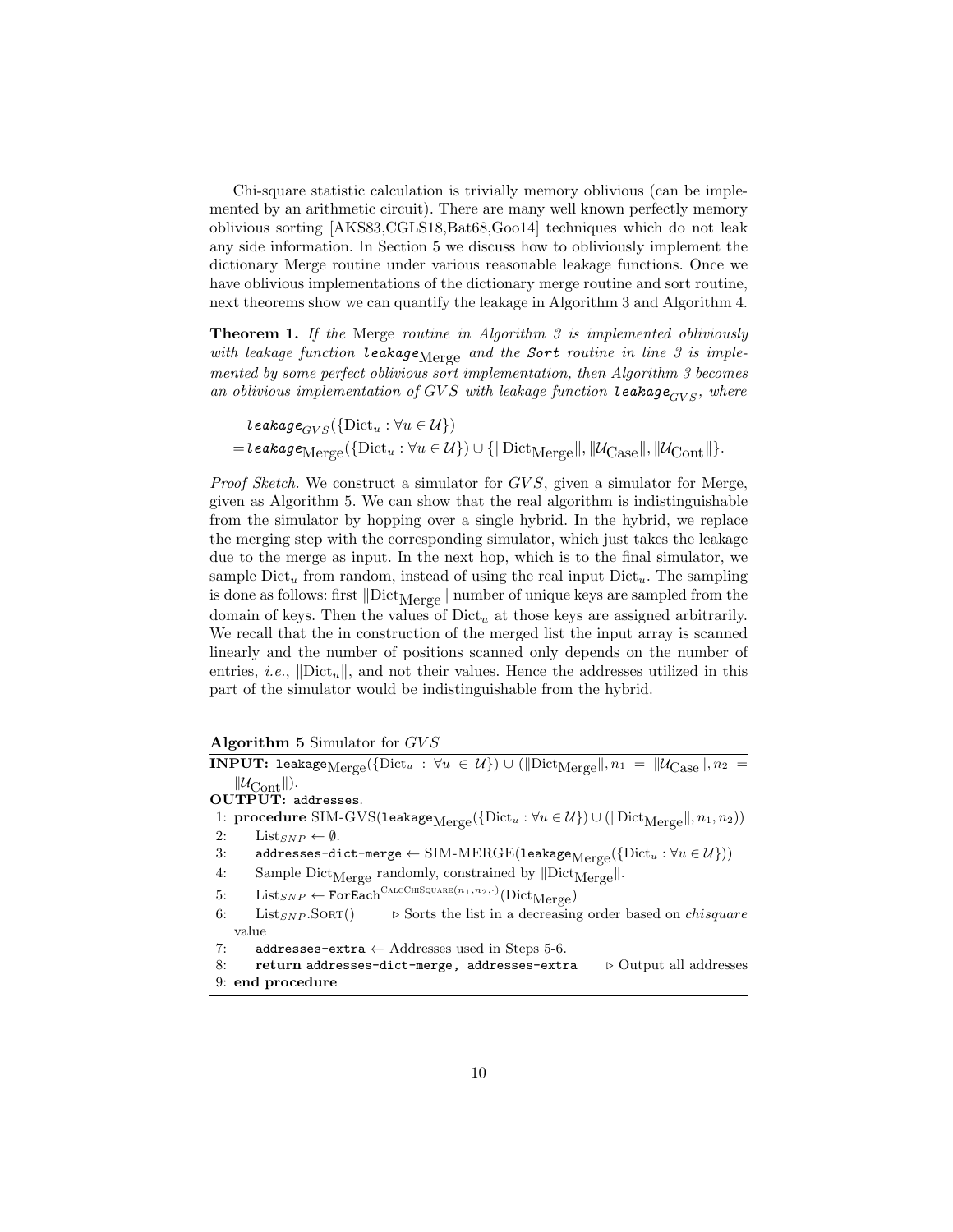**Theorem 2.** If the Merge routine in Algorithm 4 is implemented obliviously with leakage function leakage $_{\text{Merge}}$  and the Sort routine in line 6 is implemented by some perfect oblivious sort implementation, then Algorithm  $\downarrow$  becomes an oblivious implementation of GVS with leakage function leakage $_{GVS}$ , where

leakage $_{GVS}(\{\text{Dict}_{u,i} : \forall u \in \mathcal{U}, i \in [1,n]\},\)$  $=\Big(\textit{leakage}_{\text{Merge}}(\{\text{Dict}_{u,1} : \forall u\in\mathcal{U}\}),\cdots,\textit{leakage}_{\text{Merge}}(\{\text{Dict}_{u,n} : \forall u\in\mathcal{U}\})\Big)$  $\cup\left\{\|\text{Dict}_{\text{Merge},1}\|,\cdots,\|\text{Dict}_{\text{Merge},n}\|,\|\mathcal{U}_{\text{Case}}\|,\|\mathcal{U}_{\text{Cont}}\|\right\}$ 

The proof of this theorem is fairly similar to the last one: instead of simulating the merge monolithically, the simulation is done partition by partition. The arguments for the rest of the algorithm carry over straightforwardly.

## 5 Oblivious Dictionary Merging

In the previous section, we showed that given a procedure to obliviously merge multiple dictionaries we can obliviously implement the Genome Variants Search algorithms. In this section show how oblivious dictionary merging can be done.

In Section 3.1, we defined the notion of dictionary merging in the context of genome variants search. However, the algorithms described in this section work for generic dictionary merging operations. A dictionary or associative array Dict is a dynamic collection of (key, value) pairs, such that each possible  $key$ appears only once in the collection. It usually supports insert, delete, update and lookup operations based on the key. The operator [ ] is used as an access operator. That is if (key, value)  $\in$  Dict, then Dict[key] returns a reference to value. Let Dict.Keys denote the set of all keys in the dictionary. For any key  $\notin$ Dict.Keys,

- as rvalue Dict [key] returns Null. In other words value =  $Dict$  [key] sets the variable value to Null.
- as lvalue Dict[key] inserts a pair (key, value) to the dictionary and returns a reference to the variable value. In other words  $Dict[key] = value$  inserts (key, value) into the dictionary Dict.

Let V be the set of all possible values excluding Null.  $\oplus$  be a binary operator over V. It can be naturally extended to  $V \cup \{Null\}$  as follows. For any value  $\in V$ ,

```
value \oplus Null = value, Null \oplus value = value, Null \oplus Null = Null.
```
For the Genome Variants Search application described in Section 3.1, ⊕ operator over (Case, Cont) pairs is defined as  $a \oplus b = (a$ .Case + b.Case, a.Cont + b.Cont). For any two dictionaries  $Dict_1$  and  $Dict_2$ , the Merge operation (also represented by the operator ∪) is defined as follows. First (Dict<sub>1</sub> ∪ Dict<sub>2</sub>).Keys = Dict<sub>1</sub>.Keys ∪ Dict<sub>2</sub>.Keys. Second for all key  $\in$  (Dict<sub>1</sub> ∪ Dict<sub>2</sub>).Keys, we have  $(\text{Dict}_1 \cup \text{Dict}_2)[key] = \text{Dict}_1[key] \oplus \text{Dict}_2[key].$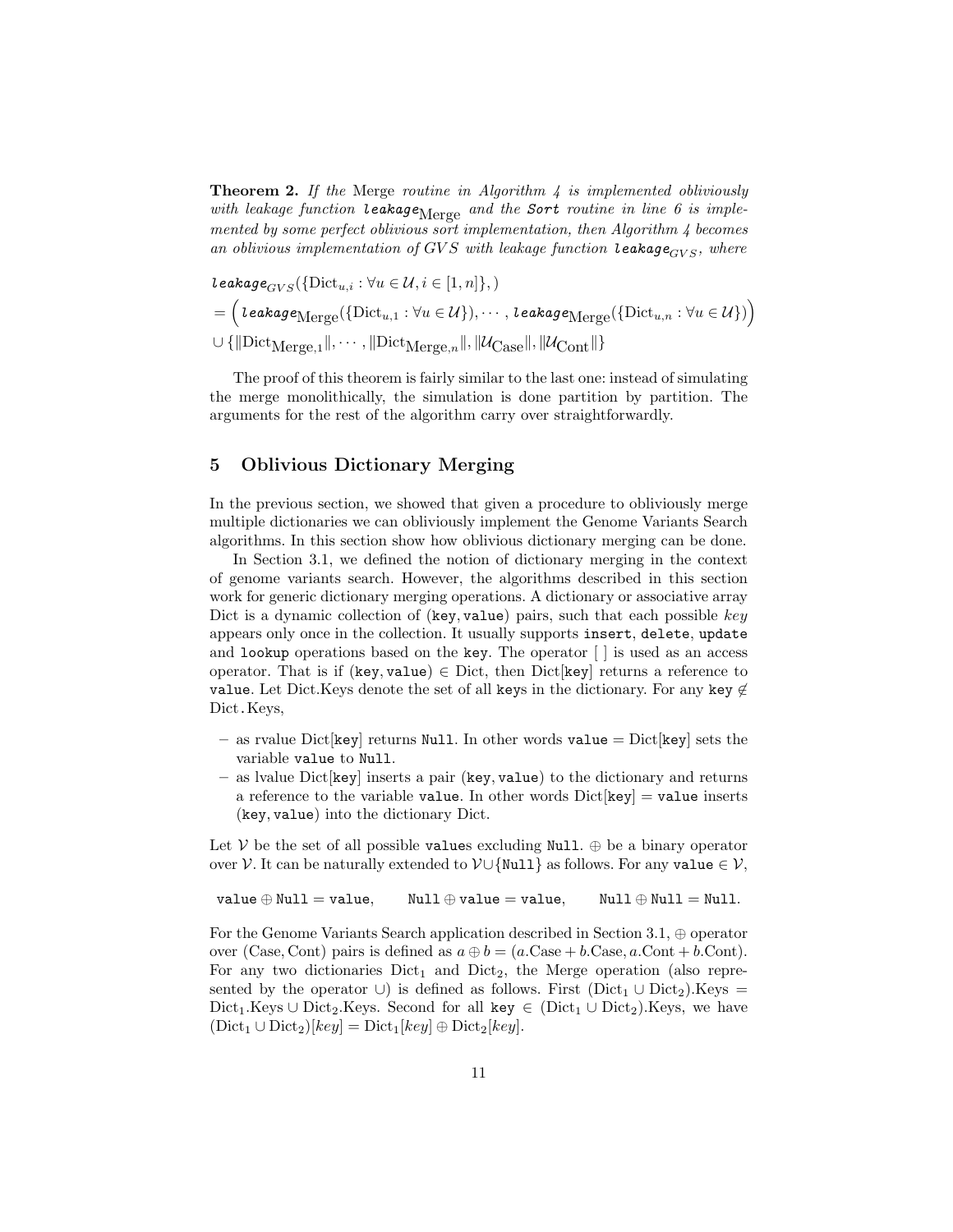For more than two dictionaries the Merge operation is defined inductively. For  $n \geq 2$ , we have

$$
Dict_1 \cup \cdots \cup Dict_n = (Dict_1 \cup \cdots \cup Dict_{n-1}) \cup Dict_n.
$$

Dictionaries or hash tables are usually implemented either by chaining or by open addressing. [Che17] is a short summary and comparison of various hash table implementations. It suggests open address based hash table implementation Robin Hood[CLM85] is probably the fastest memory efficient implementation. For the purpose of this paper, we will assume the hash table memory is contiguous, which is the case for all open addressing based hash tables. This means we can sequentially access all elements of the hash table by a linear sweep. The memory addresses accessed in this operation are independent of the hash table content.

The location of any (key, value) pair in the contiguous memory is determined by hash(key). We will assume the function hash is a random oracle [BR93], to ensure that the pair (key, value) gets stored in a random location independent of the variable key. The idea behind an almost ideal (in terms of leakage) dictionary merging is pretty simple and can be described in three high level steps:

- 1. Sequentially access all (key, value) pairs of all input dictionaries  $Dict_1$ ,  $\cdots$ , Dict<sub>n</sub> and store them in a large array Array of size  $\|\text{Dict}_1\| + \cdots$  $\|\text{Dict}_n\|.$
- 2. Obliviously shuffle Array and generate Array'.
- 3. Build the new dictionary  $Dict_{Merge}$  by sequentially traversing  $Array'$ .

The memory access pattern in first two steps are completely independent of the input data. However, the last step leaks some non trivial information. A resourceful adversary can track how the memory locations within the contiguous storage are being accessed. The location of a dictionary entry corresponding to key gets determined by hash(key). By the random oracle property of the hash function, the location does not reveal anything about the content of key. Also, because of the oblivious shuffle this address does not reveal from which input dictionary  $Dict_i$  the key is coming from. But the adversary can observe how many times each address location is getting accessed. This in turn leaks the collision distribution of the input dictionaries, which is essentially the following information.

$$
\sum_{i=1}^{n} \|\text{Dict}_{i}\|, \sum_{1 \leq i < j \leq n} \|\text{Dict}_{i} \cap \text{Dict}_{j}\|, \sum_{1 \leq i < j < k \leq n} \|\text{Dict}_{i} \cap \text{Dict}_{j} \cap \text{Dict}_{k}\|, \dots, \|\text{Dict}_{1} \cap \text{Dict}_{2} \cap \dots \cap \text{Dict}_{n}\|.
$$

### 6 Experimental Results

For our experimental results, we use the public dataset available as part of the iDash 2017 competition [iDa17]. The dataset consists of VCF files from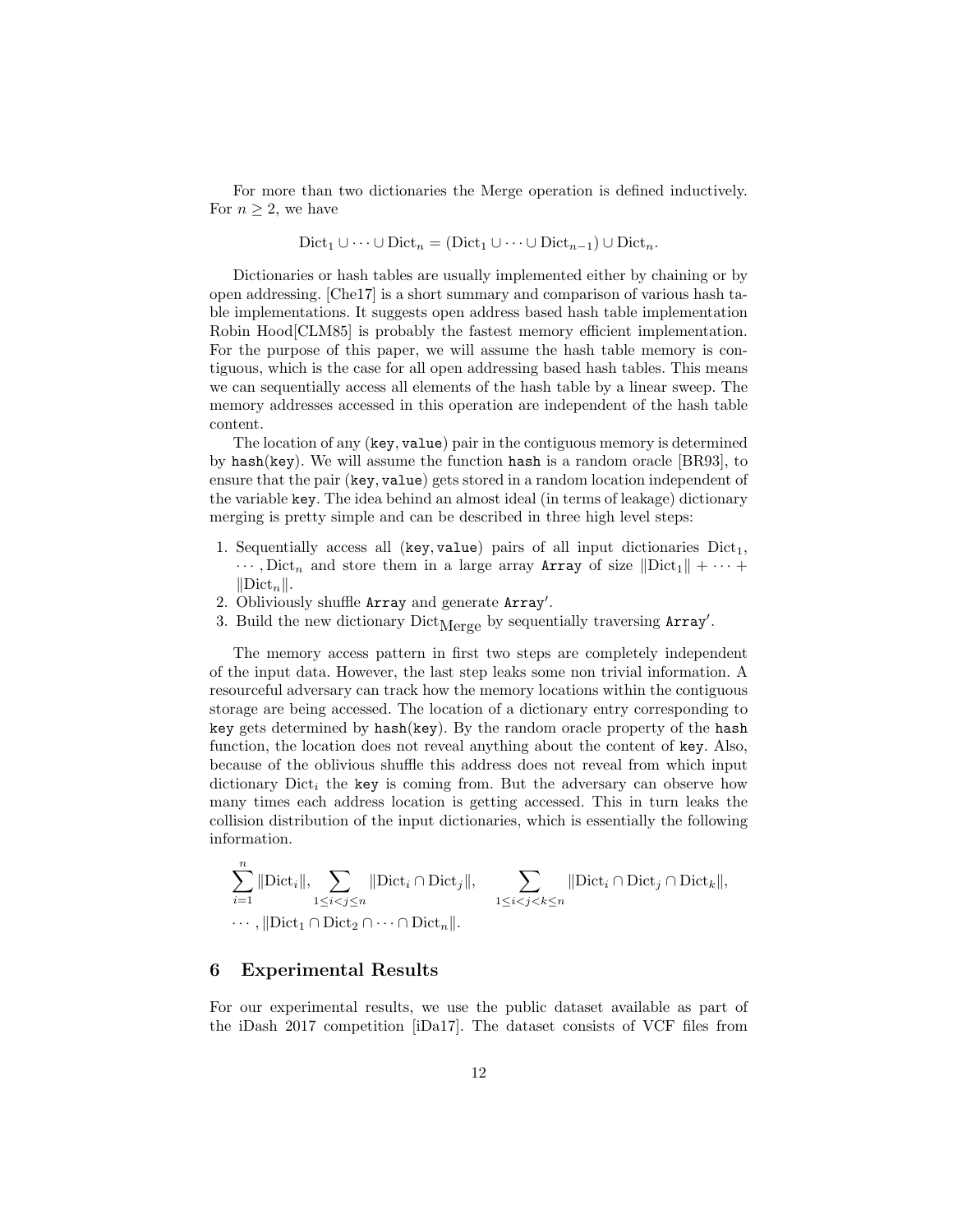two groups of individuals, case group Case whose members show symptoms of some particular disease and control group Cont consisting of healthy individuals. The total size of the two thousand VCF files is about 27.4 GB. We ran our experiments on an Intel NUC6i7KYK, which has 6 MB of LLC. In comparison, the platform used in [CT18] had 8 MB LLC size. Our baseline implementation takes 28 seconds for pre-processing (or total time for client side computation). In the baseline non oblivious implementation of Algorithm 4, the computation time inside the SGX enclave is 16 seconds. On the other hand, the winning candidate from [CT18] reports about 65 seconds of pre-processing time and 7 seconds of enclave runing time. The pre-processing is mainly bounded by the SSD read write speed. Our pre-processing is faster because we used a larger block size (every VCF file is divided only in 15 parts). On the other hand, [CT18]'s enclave running time is almost half that of ours for two main reasons: first, our enclave is single threaded, as opposed to 8 threads in [CT18]. In fact, our dictionary implementation is not thread safe. Second, we have only 6 MB of cache memory. [CT18] had 8 MB.

The oblivious dictionary merging algorithm described in Section 5 has a crucial drawback. It requires oblivious shuffling of a very large array containing all the input data. After compression the total size of input data is about 4.5 GB. In the baseline implementation we partitioned the data in 15 parts, to fit individual dictionaries inside the LLC. After this partitioning, the output of each Merge call in Algorithm 4 fits well within the LLC, but the input is still large: about  $4.5GB / 15 = 300 MB$ . For an efficient memory oblivious shuffle we needed to fit the input data within LLC. To address this we can further partition the input data and shuffle each partition independently. This partitioning actually leaks more information, such as the collision patterns among different partitions. In our implementation in every partition we take 256 SNPs each from 16 users and shuffle them together. We used Batcher's bitonic merge sort algorithm [Bat68] for oblivious shuffling. We also used SipHash [AB12] as our choice of random oracle. To our knowledge, this is the fastest known pseudorandom function for short input sizes. In this parameter setting the enclave running time is about 5 minutes. This shows even though memory oblivious implementation is practical if we are willing to leak some amount of collision distributions, it is still considerably slower than the non oblivious implementation. One thing to note is that the performance of the scheme is dependent upon the choice of data partitioning and hence information leakage. Finding a better data partitioning technique which would allow minimal leakage and the fastest possible performance remains an open problem.

### References

[AB12] Jean-Philippe Aumasson and Daniel J. Bernstein. SipHash: A fast shortinput PRF. In Steven D. Galbraith and Mridul Nandi, editors, Progress in Cryptology - INDOCRYPT 2012: 13th International Conference in Cryptology in India, volume 7668 of Lecture Notes in Computer Science, pages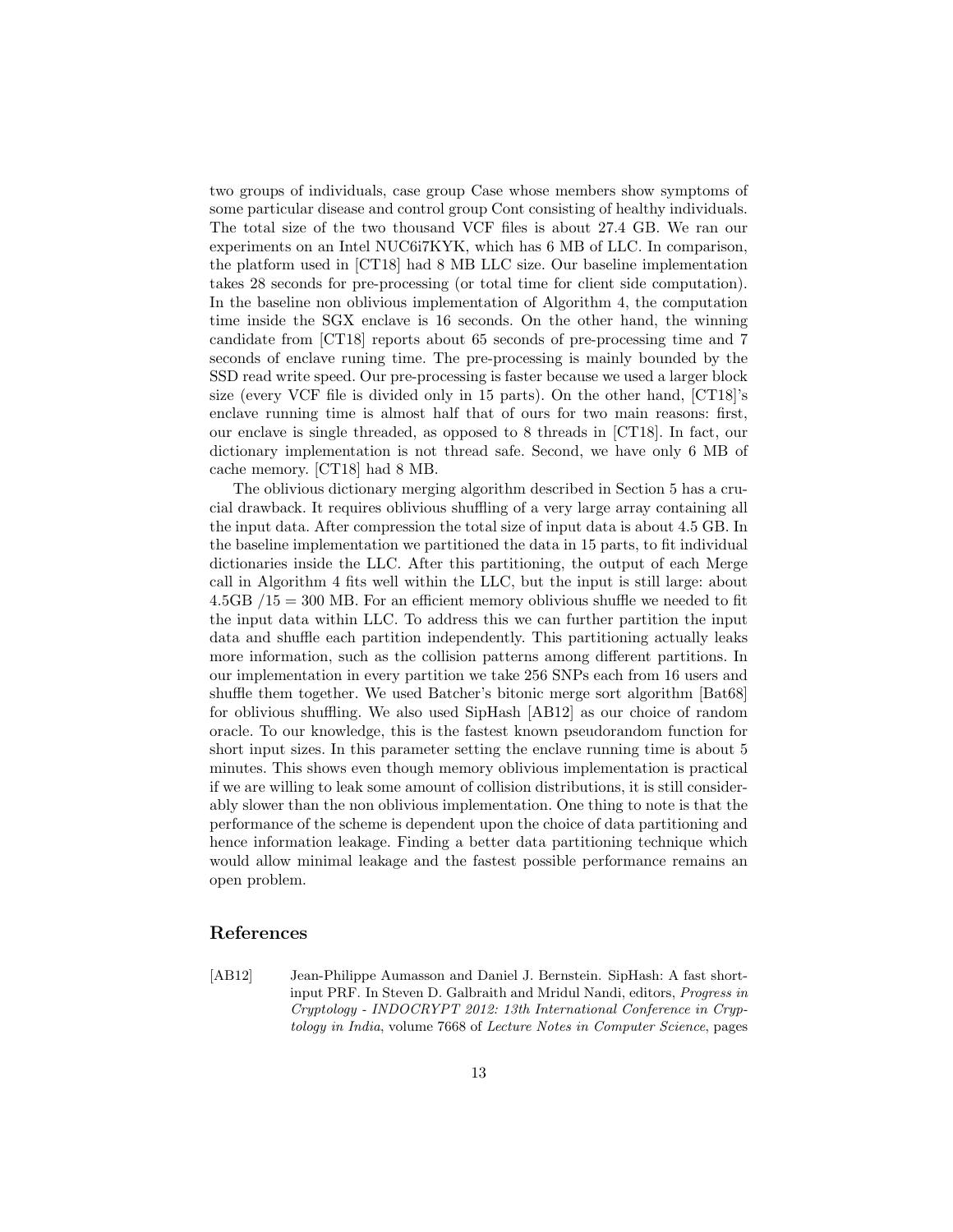489–508, Kolkata, India, December 9–12, 2012. Springer, Heidelberg, Germany.

- [AKS83] Miklós Ajtai, János Komlós, and Endre Szemerédi. An  $O(n \log n)$  sorting network. In 15th Annual ACM Symposium on Theory of Computing, pages 1–9, Boston, MA, USA, April 25–27, 1983. ACM Press.
- [ATG<sup>+</sup>16] Sergei Arnautov, Bohdan Trach, Franz Gregor, Thomas Knauth, Andre Martin, Christian Priebe, Joshua Lind, Divya Muthukumaran, Dan O'Keeffe, Mark Stillwell, et al. Scone: Secure linux containers with intel sgx. In OSDI, volume 16, pages 689–703, 2016.
- [Bat68] Kenneth E Batcher. Sorting networks and their applications. In Proceedings of the April 30–May 2, 1968, spring joint computer conference, pages 307–314. ACM, 1968.
- [BMD<sup>+</sup>17] Ferdinand Brasser, Urs M¨uller, Alexandra Dmitrienko, Kari Kostiainen, Srdjan Capkun, and Ahmad-Reza Sadeghi. Software grand exposure: Sgx cache attacks are practical. arXiv preprint arXiv:1702.07521, page 33, 2017.
- [BR93] Mihir Bellare and Phillip Rogaway. Random oracles are practical: A paradigm for designing efficient protocols. In V. Ashby, editor, ACM CCS 93: 1st Conference on Computer and Communications Security, pages 62– 73, Fairfax, Virginia, USA, November 3–5, 1993. ACM Press.
- [CGLS18] TH Hubert Chan, Yue Guo, Wei-Kai Lin, and Elaine Shi. Cache-oblivious and data-oblivious sorting and applications. In Proceedings of the Twenty-Ninth Annual ACM-SIAM Symposium on Discrete Algorithms, pages 2201–2220. SIAM, 2018.
- [Che17] Felix Chern. Writing a damn fast hash table with tiny memory footprints. http://www.idryman.org/blog/2017/05/03/ writing-a-damn-fast-hash-table-with-tiny-memory-footprints, 2017. Accessed: 2018, June 7.
- [CLM85] Pedro Celis, Per-Åke Larson, and J. Ian Munro. Robin Hood hashing (preliminary report). In 26th Annual Symposium on Foundations of Computer Science, pages 281–288, Portland, Oregon, October 21–23, 1985. IEEE Computer Society Press.
- [CT18] Sergiu Carpov and Thibaud Tortech. Secure top most significant genome variants search: idash 2017 competition. Cryptology ePrint Archive, Report 2018/314, 2018. https://eprint.iacr.org/2018/314.
- [EZ17] Saba Eskandarian and Matei Zaharia. An oblivious general-purpose sql database for the cloud. arXiv preprint arXiv:1710.00458, 2017.
- [FVBG17] Ben Fisch, Dhinakaran Vinayagamurthy, Dan Boneh, and Sergey Gorbunov. IRON: Functional encryption using intel SGX. In Bhavani M. Thuraisingham, David Evans, Tal Malkin, and Dongyan Xu, editors, ACM CCS 17: 24th Conference on Computer and Communications Security, pages 765–782, Dallas, TX, USA, October 31 – November 2, 2017. ACM Press.
- [GESM17] Johannes Götzfried, Moritz Eckert, Sebastian Schinzel, and Tilo Müller. Cache attacks on intel sgx. In Proceedings of the 10th European Workshop on Systems Security, EuroSec'17, pages 2:1–2:6, New York, NY, USA, 2017. ACM.
- [Gol87] Oded Goldreich. Towards a theory of software protection and simulation by oblivious RAMs. In Alfred Aho, editor, 19th Annual ACM Symposium on Theory of Computing, pages 182–194, New York City, NY, USA, May 25–27, 1987. ACM Press.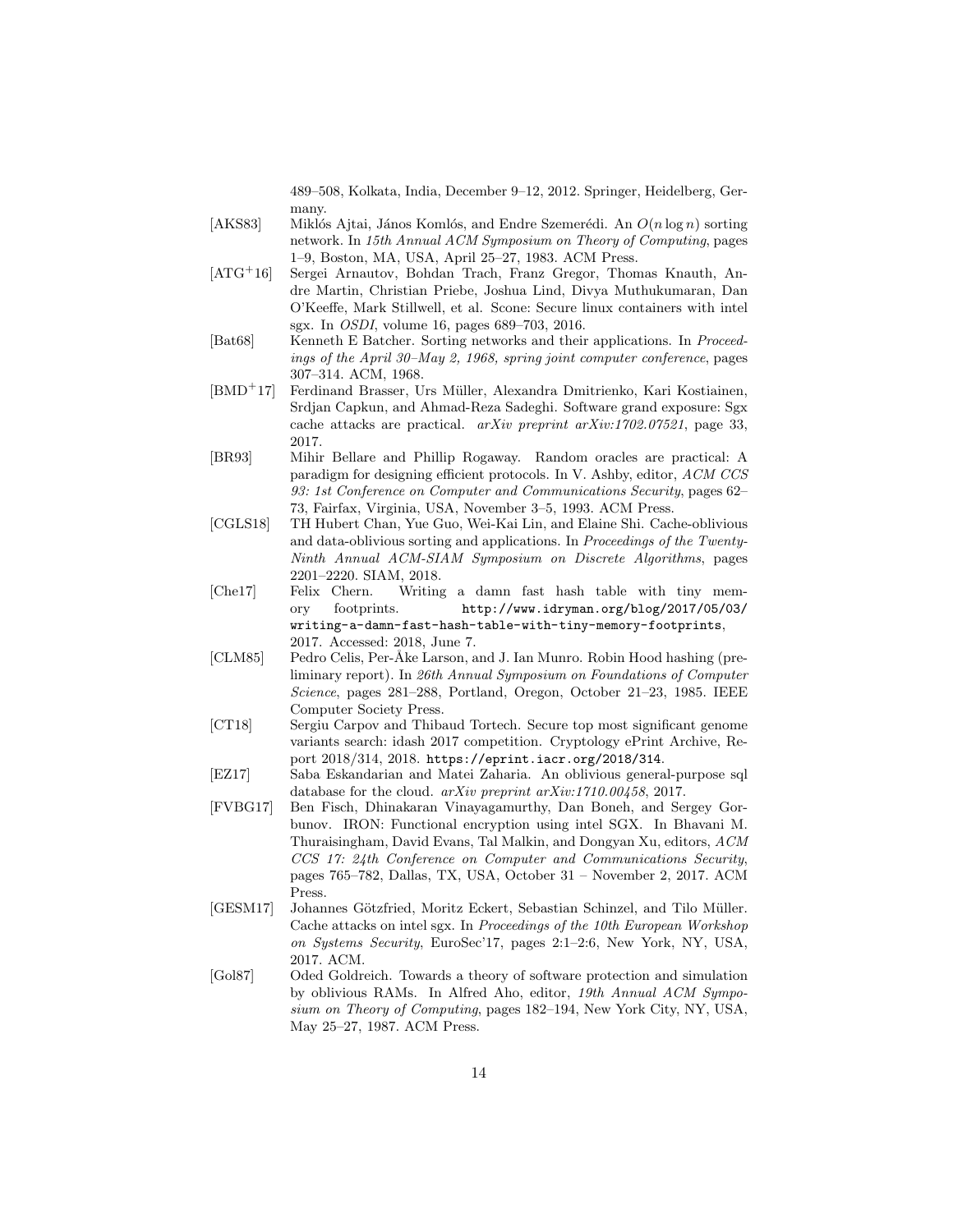- [Goo14] Michael T. Goodrich. Zig-zag sort: a simple deterministic data-oblivious sorting algorithm running in  $O(n \log n)$  time. In David B. Shmoys, editor, 46th Annual ACM Symposium on Theory of Computing, pages 684–693, New York, NY, USA, May 31 – June 3, 2014. ACM Press.
- [iDa17] Idash privacy & security workshop. http://www.humangenomeprivacy. org/2017/competition-tasks.html, 2017. Accessed: 2018, June 7.
- [Koc96] Paul C. Kocher. Timing attacks on implementations of Diffie-Hellman, RSA, DSS, and other systems. In Neal Koblitz, editor, Advances in Cryptology – CRYPTO'96, volume 1109 of Lecture Notes in Computer Science, pages 104–113, Santa Barbara, CA, USA, August 18–22, 1996. Springer, Heidelberg, Germany.
- [KSWH98] John Kelsey, Bruce Schneier, David Wagner, and Chris Hall. Side channel cryptanalysis of product ciphers. In Jean-Jacques Quisquater, Yves Deswarte, Catherine Meadows, and Dieter Gollmann, editors, ES-ORICS'98: 5th European Symposium on Research in Computer Security, volume 1485 of Lecture Notes in Computer Science, pages 97–110, Louvain-la-Neuve, Belgium, September 16–18, 1998. Springer, Heidelberg, Germany.
- [MDS99] Thomas S Messerges, Ezzy A Dabbish, and Robert H Sloan. Investigations of power analysis attacks on smartcards. Smartcard, 99:151–161, 1999.
- [NFR<sup>+</sup>17] Kartik Nayak, Christopher W. Fletcher, Ling Ren, Nishanth Chandran, Satya V. Lokam, Elaine Shi, and Vipul Goyal. HOP: Hardware makes obfuscation practical. In ISOC Network and Distributed System Security Symposium – NDSS 2017, San Diego, CA, USA, 2017. The Internet Society.
- [OGTU14] Olga Ohrimenko, Michael T. Goodrich, Roberto Tamassia, and Eli Upfal. The melbourne shuffle: Improving oblivious storage in the cloud. In Javier Esparza, Pierre Fraigniaud, Thore Husfeldt, and Elias Koutsoupias, editors, ICALP 2014: 41st International Colloquium on Automata, Languages and Programming, Part II, volume 8573 of Lecture Notes in Computer Science, pages 556–567, Copenhagen, Denmark, July 8–11, 2014. Springer, Heidelberg, Germany.
- $\text{[OSF}^+16]$  Olga Ohrimenko, Felix Schuster, Cédric Fournet, Aastha Mehta, Sebastian Nowozin, Kapil Vaswani, and Manuel Costa. Oblivious multi-party machine learning on trusted processors. In USENIX Security Symposium, pages 619–636, 2016.
- [Pag02] D. Page. Theoretical use of cache memory as a cryptanalytic side-channel. Cryptology ePrint Archive, Report 2002/169, 2002. http://eprint.iacr. org/2002/169.
- [SCF<sup>+</sup>15] Felix Schuster, Manuel Costa, Cédric Fournet, Christos Gkantsidis, Marcus Peinado, Gloria Mainar-Ruiz, and Mark Russinovich. VC3: Trustworthy data analytics in the cloud using SGX. In 2015 IEEE Symposium on Security and Privacy, pages 38–54, San Jose, CA, USA, May 17–21, 2015. IEEE Computer Society Press.
- [SCNS16] Shweta Shinde, Zheng Leong Chua, Viswesh Narayanan, and Prateek Saxena. Preventing page faults from telling your secrets. In Xiaofeng Chen, XiaoFeng Wang, and Xinyi Huang, editors, ASIACCS 16: 11th ACM Symposium on Information, Computer and Communications Security, pages 317–328, Xi'an, China, May 30 – June 3, 2016. ACM Press.